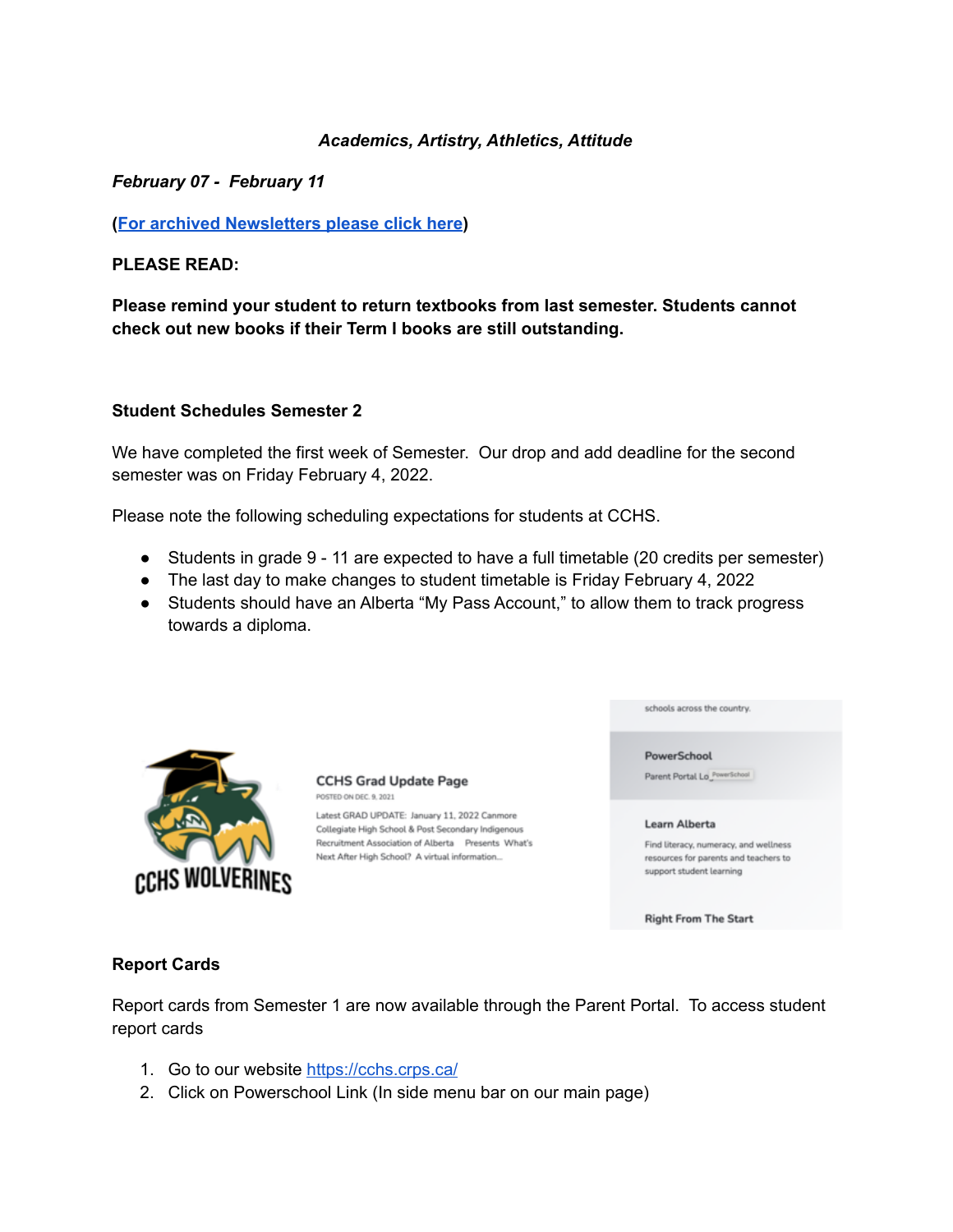- 3. Click on Powerschool parent and student
- 4. Follow these steps for more detailed information on how to access report cards on Powerschool

Powerschool was unavailable for the past two weeks to allow teachers time to write report cards and report final grades.

### **COVID Information**

On Thursday February 3, Canadian Rockies Public School shared a [letter](https://www.crps.ca/download/380333) that outlines our updated protocols. For further details, please see the CRPS [reentry](https://www.crps.ca/download/349105) plan. Please note how these protocols impact our school locally.

### **Changes for CCHS:**

- 1. Students may now remove their mask in class when seated at their desk.
- 2. Extracurricular Sports may now practice this week.
- 3. Students may remove their mask in PhysEd
- 4. Our after school music program can resume.

What remains the same for **CCHS** this coming week:

- 1. Students must be masked when not in their desks. So fully masked in the halls.
- 2. No eating or drinking food in the halls.
- 3. Wolverine Den/Cafeteria remains closed.
- 4. No gym use at lunch.
- 5. Closed Campus continues:
- Students still eat in their block 3 class
- Students may leave school for lunch but will only be allowed in the building at 1:40
- No volunteers/guest speakers in the school. Only essential service providers.
- No field trips to indoor facilities.

### **Student Absence from School:**

- To support both student and teacher safety; please contact the school if your student is going to be absent from school.
- Teachers have made Learning Management Systems (Google Classroom/Moodle) comprehensive so that students are able to complete learning tasks when they are required to stay home from school. Students are expected to contact classroom teachers to determine what work is to be completed while away from school
- Do the AHS **daily health [screening](https://open.alberta.ca/dataset/56c020ed-1782-4c6c-bfdd-5af36754471f/resource/58957831-a4ab-45ff-9a8e-3c6af7c1622e/download/covid-19-information-alberta-health-daily-checklist-2022-01.pdf)**
- Limit social interactions
- Socially distance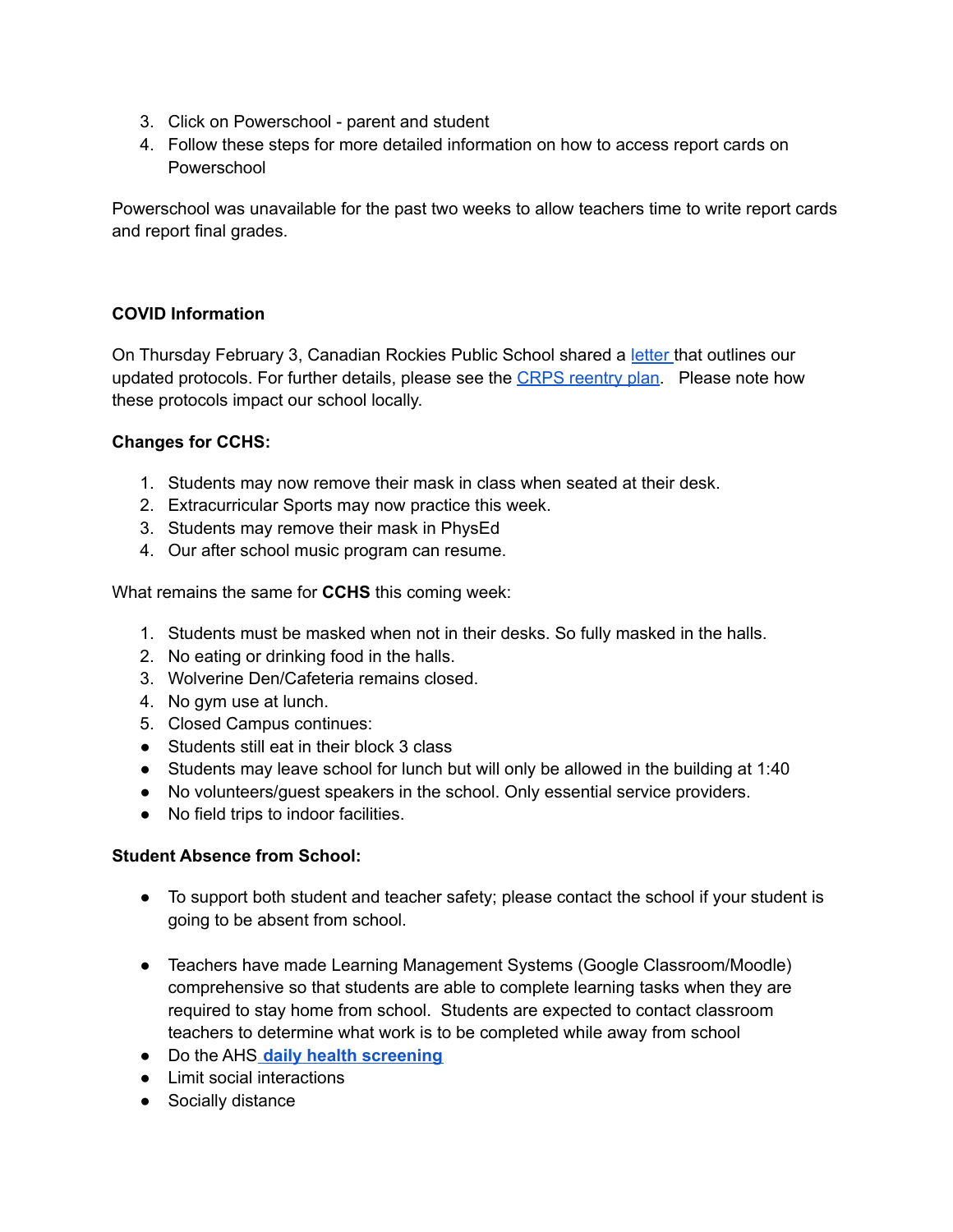### **The Week Ahead**

- **Monday***February 07***, 2022**
	- $\circ$  Grab and Go Breakfast Carts in the hall delivered by staff. 8:00am 8:15 am. Start up your day with a healthy breakfast. Also Grab a snack for class.
- **Tuesday, February 08, 2022**
	- GSA Virtual Meeting @ Lunch Mr. McQueen (all welcome) Link to be posted.
- **Wednesday,February 09, 2022**
	- Wolvergreens Virtual Meeting @ Lunch Mme. Suffield (all welcome) Link to be posted.
	- Student Council Virtual Meeting @ Lunch Mr. Skinner (all welcome) Link to be posted..
- **Thursday,February 10,2022**
- **Friday February 11, 2022 (Early Dismissal )**
	- $\circ$  Grab and Go Breakfast Carts in the hall delivered by staff. 8:00am 8:15 am. Start up your day with a healthy breakfast. Also Grab a snack for class.
	- Students released from class at 11:41 am.

# **Some Key Dates you do not want to miss.**

- **Friday February 4**
	- Report Cards, Semester 1 available on Parent Portal
	- Last day for class changes for Semester 2
	- Last day to withdraw from courses for Semester 2 Grade 12 only
- **February 14,15,17,28** Grade 10 classes Cross Country Skiing WIM Pauw Leadership Program (look for an email with more information this coming week)
- **Monday February 15** 7:00pm School Council
- **Monday February 21** Friday February 25 no school for Students. Family day and teacher convention week.
- **March 01 -** Grade 10 classe Cross Country Skiing WIM Pauw Leadership Program (look for an email with more information this coming week)

# **CCHS Fall Academic Awards.**

We are happy to announce that the virtual version of our Fall Academic Awards for 2020-2021 are now online. Please follow this [link](https://cchs.crps.ca/home/news/post/cchs-academic-awards-2021) to see the recognition of the award recipients. Once again we would like to thank the community of Canmore for supporting our students in their pursuit of academic excellence.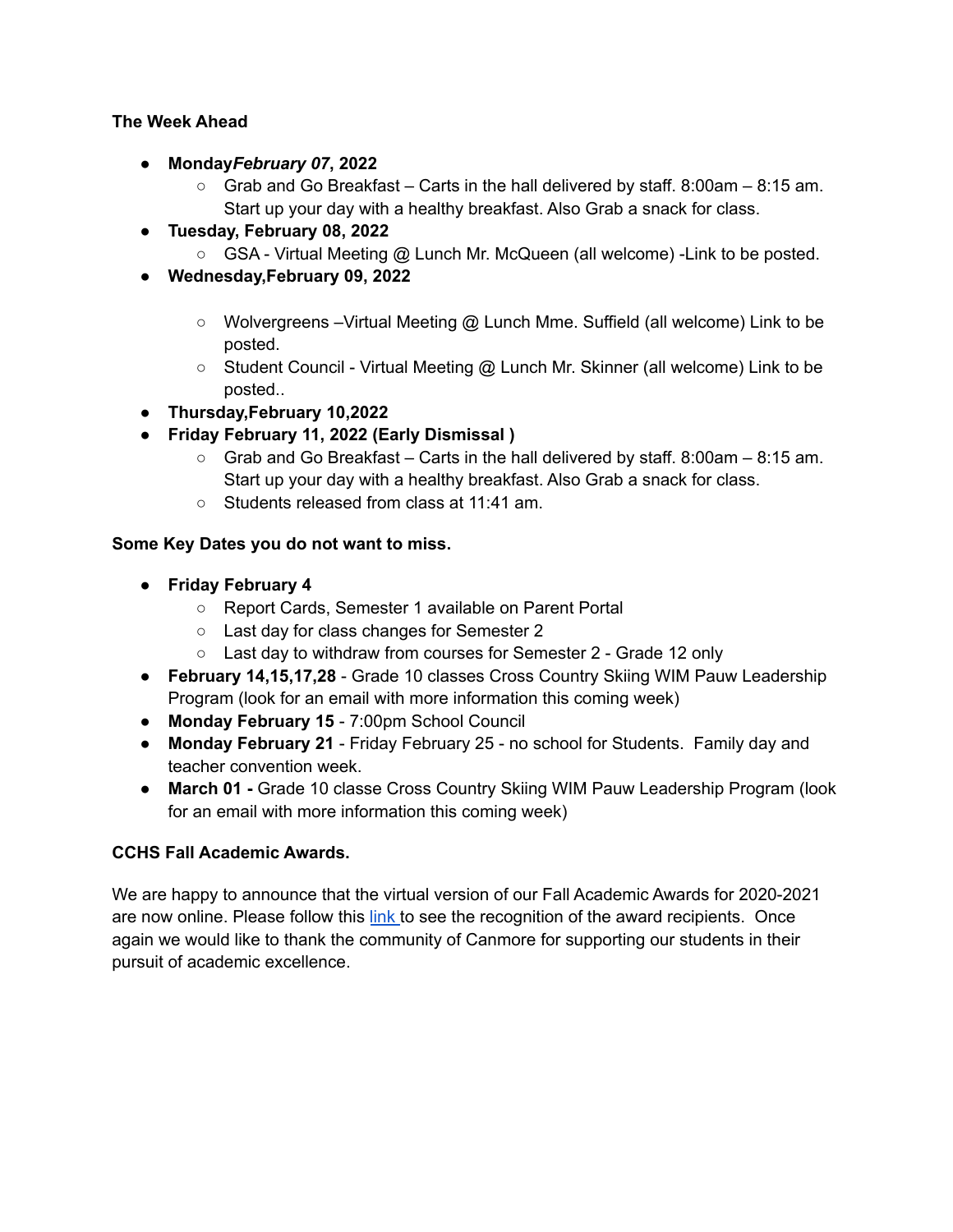

# **Grad Class of 2022**

Visit the Grad [section](https://cchs.crps.ca/home/news/post/cchs-grad-update-page) of the school website to keep up to date on important timely information.

# **Ongoing**

The Canmore Bottle Depot are kindly supporting the Grad Class of 2022 by setting up an account. You can drop off your bottles (any fundable recyclables) at the Canmore Bottle Depot for the CCHS Grad 2022 account.

The grad class thanks all those who are willing to support this fundraising effort.

# **School Fees**

Canmore Collegiate High School fees are now available on PowerSchool Parent Portal. Debit or credit card payments can be made online through your Parent Portal

**[https://powerschool.crps.ca/public/.](https://powerschool.crps.ca/public/)** As per Canadian Rockies School Division's Administrative Procedure 503, payment for school fees is due 30 days after invoicing. Please contact Sarah Mckay (sarah.mckay@crps.ca) to make payment arrangements if unable to pay within 30 days or if you have any questions.

**Other Information**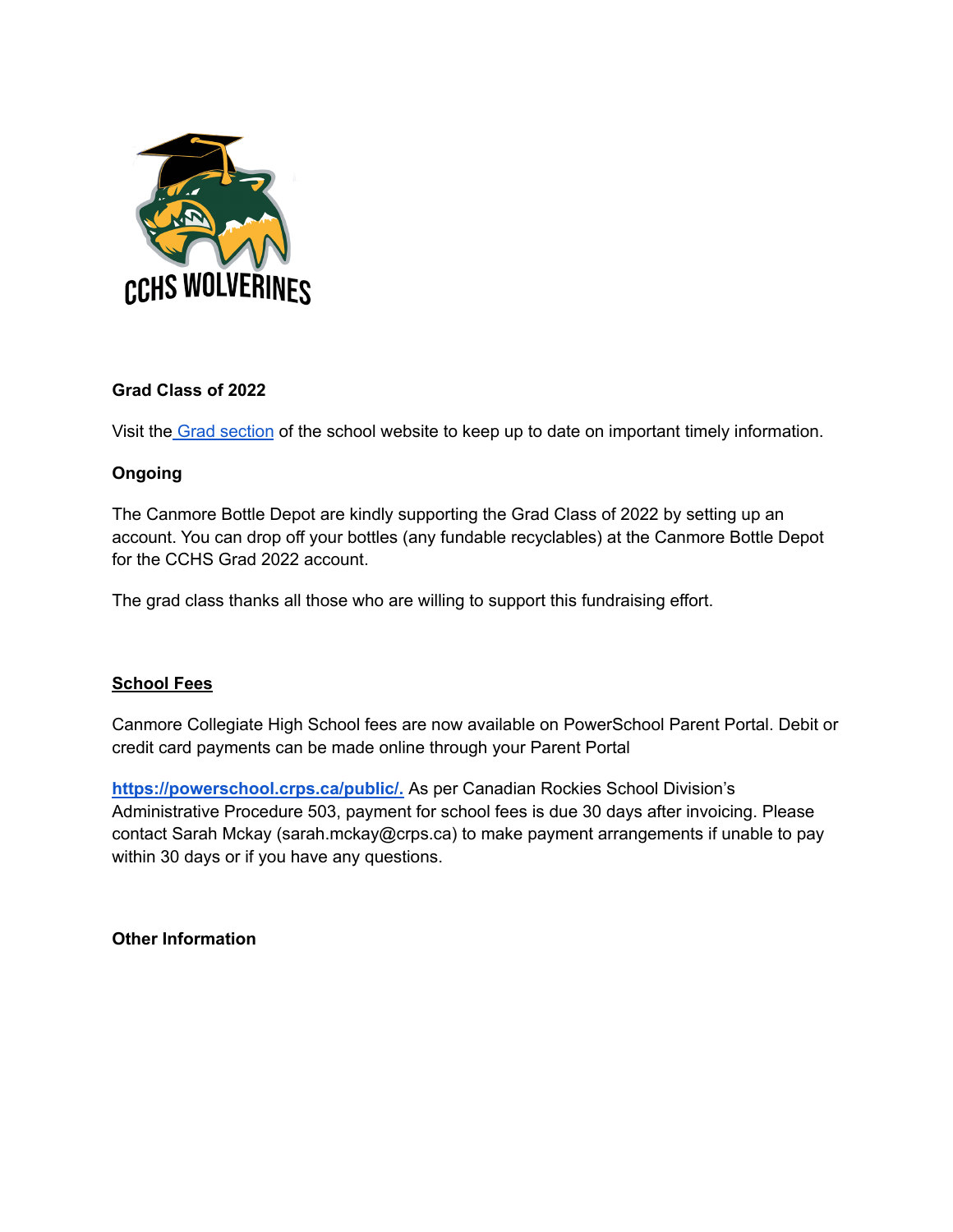

Check out the Post Secondary Link on our school website to learn about upcoming information!

#### Link to the [website](https://cchs.crps.ca/programs/post-secondary) is here

#### **Student Attendance**

A reminder that if your student will be late for class or leaving class early, please Call the attendance line at 403-678- 6192 ext 1 .

#### **Leaving class early:**

If your student must leave school early for the day or for part of the day, for an appointment, please notify the school. Students must sign in and out of the office if they are leaving school or returning after an appointment ( note this in not required during lunch hour).

### **Extra Curricular News**

As a school we are working hard to balance the requirement to keep our students safe with social distancing, good hand hygiene and masking, with extra curricular initiatives. We do ask that students who are not directly working with teachers or involved in an extracurricular activity leave school at 3:30 so that we can properly clean our spaces.

### **CRPS Homestay Program - Hosts needed 2021/2022**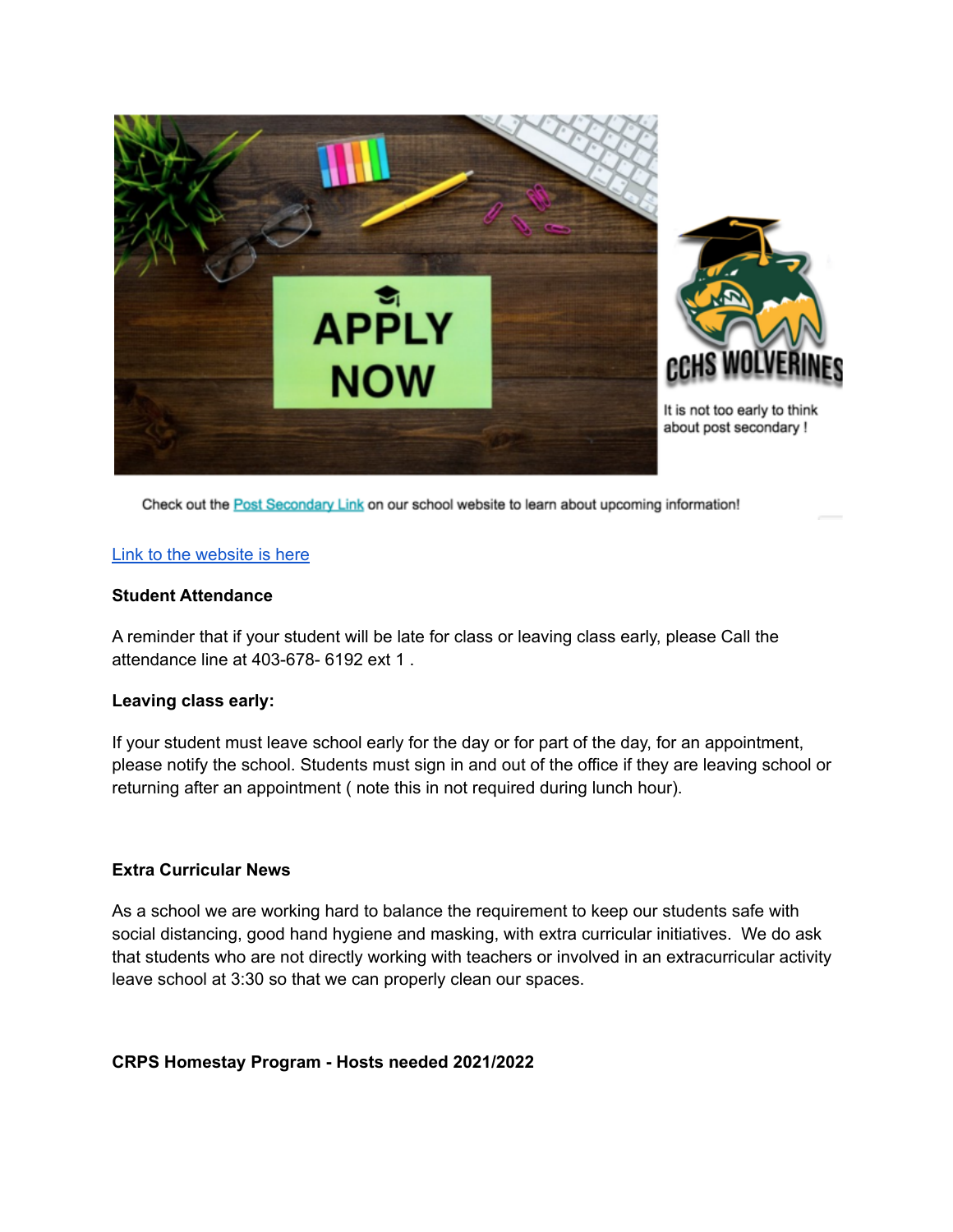Our homestay families are an integral part of the International Student Program. CRPS is now accepting host applications for the Homestay Program for the 2021/2022 school year. Remuneration of \$1,025 is paid monthly per student. CRPS has COVID-19 protocols that international students must follow prior to arriving and upon arrival, including a mandatory 14-day quarantine period. For more information please click [here](https://crps.ca/Homestay%20Program.php).



Please ensure you can logon to Parent Portal. Look for the PowerSchool button on our school webpage or click [here.](https://powerschool.crps.ca/public/) This is where you will access daily updates on your student's marks and attendance, school fees and more. Final term report cards are also shared with you through Parent Portal and are not mailed out from the school.

\*\* Alberta Education has now made student access to their official transcript of marks available to all grade 10- 12 student available through a myPass account [\(myPass.alberta.ca](https://public.education.alberta.ca/PASI/myPass)). Grade 10 marks will first appear after the first semester.

Check out our Daily School Announcements [here](https://docs.google.com/presentation/d/1eKIacynJnXoiOT2vNIyyWorRDtkcVp_c5pX052OGIN8/edit?usp=sharing).

2021 -2022 School [Calendar](https://www.crps.ca/download/344933)

# **Upcoming**

**Missing important happenings at CCHS?** But are awash in emails? Find information through one of the medium listed below. Get connected become involved.

- school website [calendar.](https://cchs.crps.ca/calendar)
- Follow us on Facebook ([here\)](https://www.facebook.com/cchscanmore/)
- Join us on Twitter for quick updates. [@CCHS\\_Canmore](https://twitter.com/CCHS_Canmore)
- Follow us on Instagram cchs.canmore
- Follow our YouTube channel for happenings at CCHS in 60-90 secs. [Collegiate](https://www.youtube.com/channel/UCap8jDQg0jyVSlVuXsjF-BA) Corner
- Check out our Daily School Announcements [here](https://docs.google.com/presentation/d/1eKIacynJnXoiOT2vNIyyWorRDtkcVp_c5pX052OGIN8/edit?usp=sharing).
- 2020/2021 Student [Handbook](https://cchs.crps.ca/download/363278) is here. Find important CCHS dates such as parent/teacher interviews, course change information, exams and much more.
- Past Newsletters can be found [here](https://cchs.crps.ca/Newsletters.php).

**News**